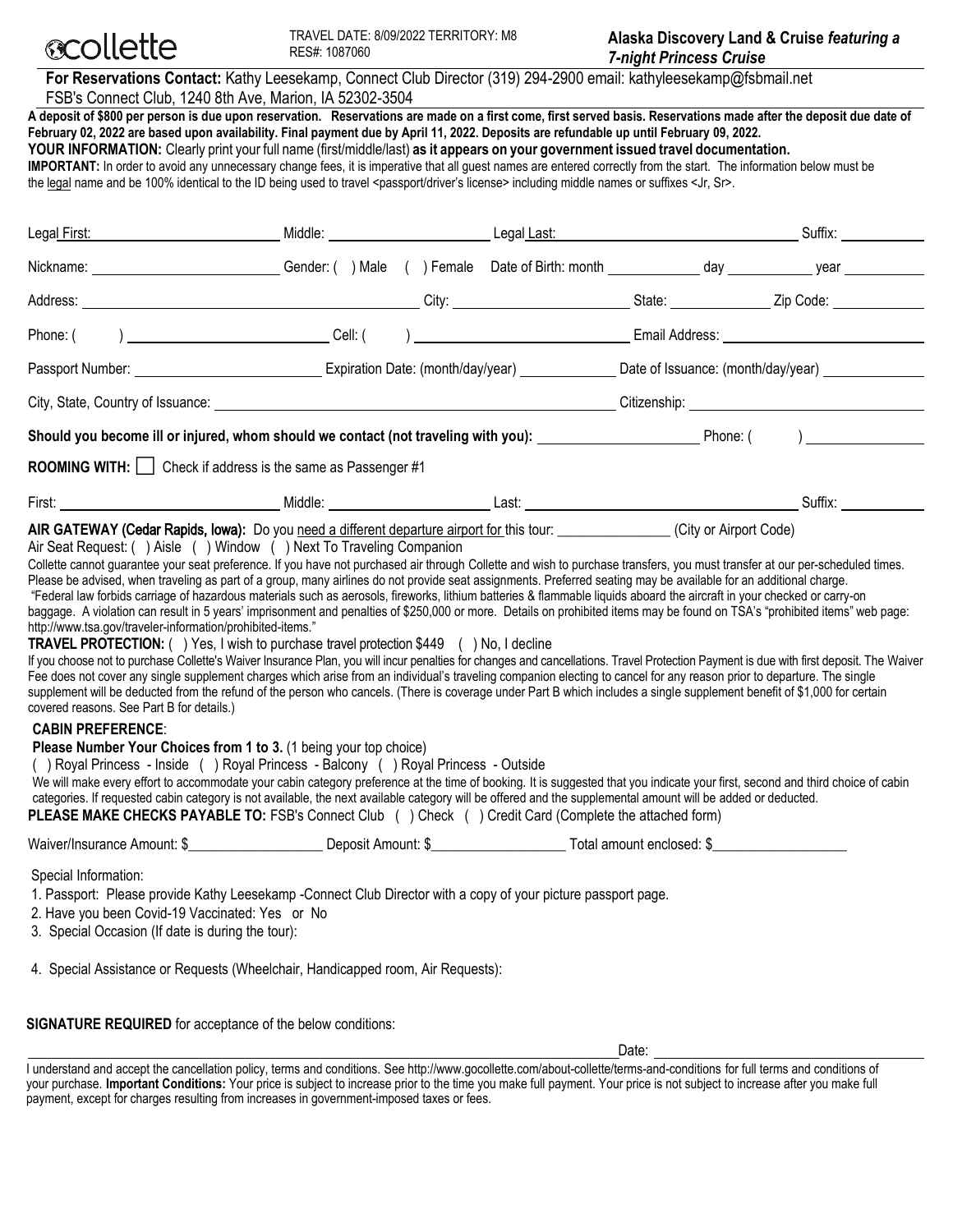

**162 Middle Street Pawtucket, RI • 02860 Phone: 1-800-852-5655 Fax: 1-401-727-9014**

If paying by credit card, please complete this form and return to FSB's Connect Club. We can only charge your credit card for the amount noted if the signature, address and phone number are listed below. Thank you!

# **CREDIT CARD AUTHORIZATION FORM**

| <b>BOOKING NUMBER: 1087060</b><br>DEPARTURE DATE: August 9, 2022                             | TOUR: Alaska Discovery Land & Cruise featuring a 7-<br>night Princess Cruise<br><b>GROUP NAME: FSB's Connect Club</b> |            |  |  |
|----------------------------------------------------------------------------------------------|-----------------------------------------------------------------------------------------------------------------------|------------|--|--|
| Name of Passenger:<br>Salutation: First Name: First Name: Niddle Initial: Last Name: Suffix: |                                                                                                                       |            |  |  |
| (Mr., Mrs., Rev.)                                                                            | (Please print as it appears on Passport)                                                                              | (Jr., Sr.) |  |  |
| (Please print as it appears on your Credit Card)                                             |                                                                                                                       |            |  |  |
| (as it appears on your credit card statement)                                                |                                                                                                                       |            |  |  |
|                                                                                              |                                                                                                                       |            |  |  |
|                                                                                              |                                                                                                                       |            |  |  |
| Credit Card Number:                                                                          |                                                                                                                       |            |  |  |
|                                                                                              |                                                                                                                       |            |  |  |
| Cardholder's Signature:                                                                      | Date:                                                                                                                 |            |  |  |

I agree to pay according to the card issuer agreement. I understand and accept Collette cancellation policy, terms and conditions.

Participating credit card companies are now requiring a billing address and phone number for **FRAUD PREVENTION**. All information MUST be provided. Thank you for your cooperation! If using your credit card for payment, please return this Authorization Form by mail to:

**FSB's Connect Club** Attn: Kathy Leesekamp 1240 8th Ave Marion, IA 52302-3504

Or by Fax to: (319) 447-4418

Above credit card information has been called in to Collette.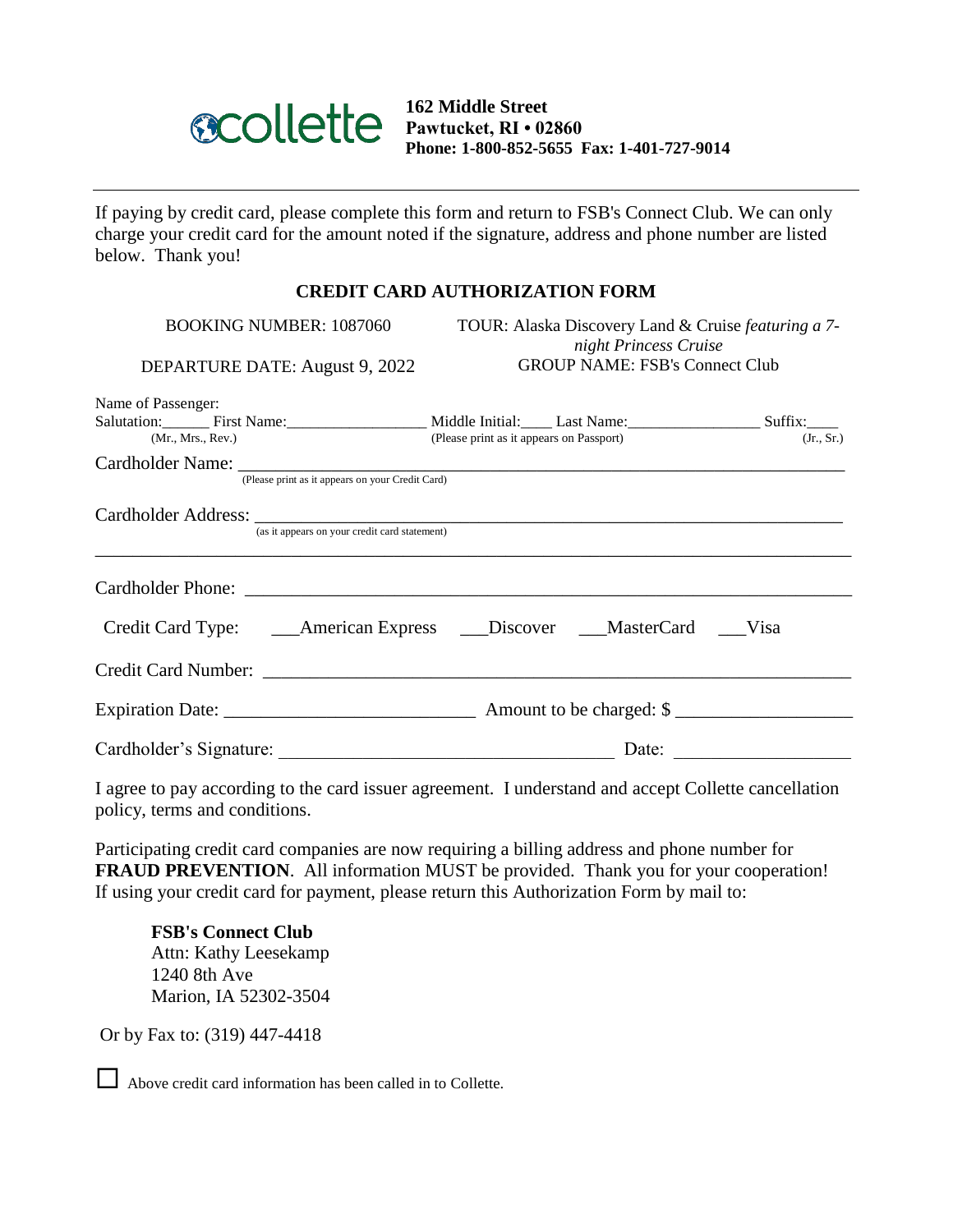

**162 Middle Street Pawtucket, RI • 02860 Phone: 1-800-852-5655 Fax: 1-401-727-9014**

BOOKING NUMBER: 1087060 TOUR: Alaska Discovery Land & Cruise *featuring a 7 night Princess Cruise* DEPARTURE DATE: August 9, 2022 GROUP NAME: FSB's Connect Club

#### **Available Options**

Personalize your tour by adding an optional activity below. Our recommended options have been carefully chosen to help enhance your individual experience. Complete the provided Prepaid Options Form to reserve your options.

*Availability is limited and reservations are on a first come, first serve basis. Payment must be received no later than 15 days prior to departure. Prices are subject to change.*

Children under the age of 18 **MUST** be accompanied by an adult.

### **Ketchikan, AK**

# **Misty Fjords Flightseeing \$299 USD**

Experience the magnificent beauty of Misty Fjord National Monument, a 2.1 million acre park covered by glaciers ages ago. Your pilot will narrate as you soar over majestic fjords, cascading waterfalls, and jewel-like lakes to discover some of Alaska's most spectacular scenery. Sheer walls of granite rise over 3,000 feet comprising a truly awe-inspiring sight. Get a different perspective when you land on a wilderness lake to experience the tranquility of the Alaskan wilderness in a truly remote setting. Just don't forget your camera for this amazing experience! *Duration: Approximately 2 hours.* Please note a minimum of 1 passengers is required. Transportation is included.

#### **Skagway, AK**

# **BEST SELLER**

### **Skagway Tour and Summit Overlook \$60 USD**

This is the ideal tour for the traveler seeking a short but in depth look at Skagway's natural and historical wonders. This tour showcases the best of everything that has made Skagway famous and parallels much of the train route to the White Pass Summit and beyond. Historical highlights include Brackett's Toll Road, Dead Horse Gulch and spectacular views of the White Pass Rail. Also included is a visit to the Gold Rush Cemetery where the legendary Soapy Smith was laid to rest. There will be plenty of photo opportunities, so be sure to bring along your camera. Please note: A passport is required. *Duration: Approximately 2.5 hours.* Please note a minimum of 2 passengers is required. Transportation is included.

#### **Juneau, AK**

### **Dog Sled and Helicopter Flight \$599 USD**

Experience Alaska's most famous mode of travel during this "once in a lifetime" excursion operated by qualified Iditarod Mushers. Your very special adventure begins as you board your helicopter. The helicopter flight is only one part of this legendary experience, which includes flying over the Juneau Icefield to the dog camp, the kennel tour and the dogsled ride. When you take off, glaciers are seemingly within arm's reach. Glacier-carved mountains will unfold in front of your eyes as you embark on your flight to the camp. When you arrive at your destination, you will share this adventure with 80 Alaskan Huskies and hear unique personal accounts of the Iditarod and back country experiences and have the opportunity to ask questions. You'll have ample photo opportunities and can dress up in original Iditarod trail gear and finishing bibs. WHILE IN JUNEAU, ONLY ONE OPTION MAY BE SELECTED. Due to the nature of this option, once purchased it will be nonrefundable. *Duration: Approximately 3 hours.* Please note a minimum of 2 passengers is required. Transportation is included.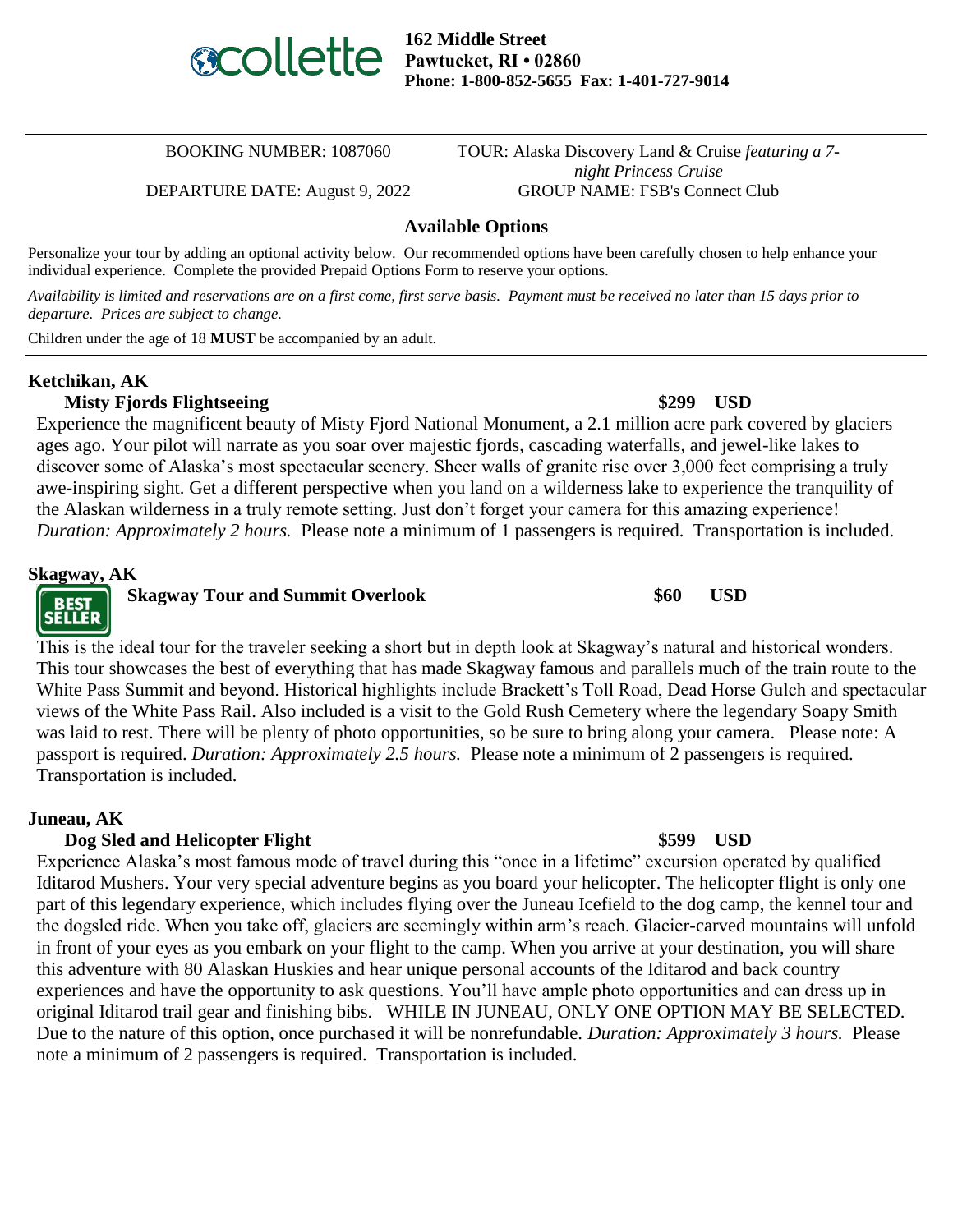

# **Helicopter & Glacier Walk \$399 USD**

Nothing compares to the total exhilaration of soaring above some of the most incredible scenery the world offers. Step aboard a helicopter for the adventure of a lifetime as you fly over Mendenhall Glacier, Juneau's Ice Field, and breathtaking mountains. Then your helicopter will land on a glacier and your pilot will guide you on an interpretive walk on its surface! Glacier boots are provided. Book early to ensure confirmation of this truly memorable experience. Don't forget your camera and binoculars! WHILE IN JUNEAU ONLY 1 OPTION MAY BE SELECTED. Once purchased, this option is nonrefundable. Our waiver does not cover cancellation fees after purchase. *Duration: Approximately 2.5 hours.* Please note a minimum of 2 passengers is required. Transportation is included.

## **Jet Boat Whale Watching \$150 USD**

Climb aboard your Jet Boat – a marine mammal-friendly mode of transportation – and set sail for an incredible experience! Discover the Alaskan wildlife during an expedition that takes you up close to the whales, porpoises, sea lions, seals, eagles and other wildlife abundant in this area. Marvel at the sounds of nature and the sea – your tranquil soundtrack while a local expert narrates. WHILE IN JUNEAU, ONLY ONE OPTION MAY BE SELECTED. Due to the nature of this optional item, once purchased it will be nonrefundable. *Duration: Approximately 3 hours.* Please note a minimum of 2 passengers is required. Transportation is included.